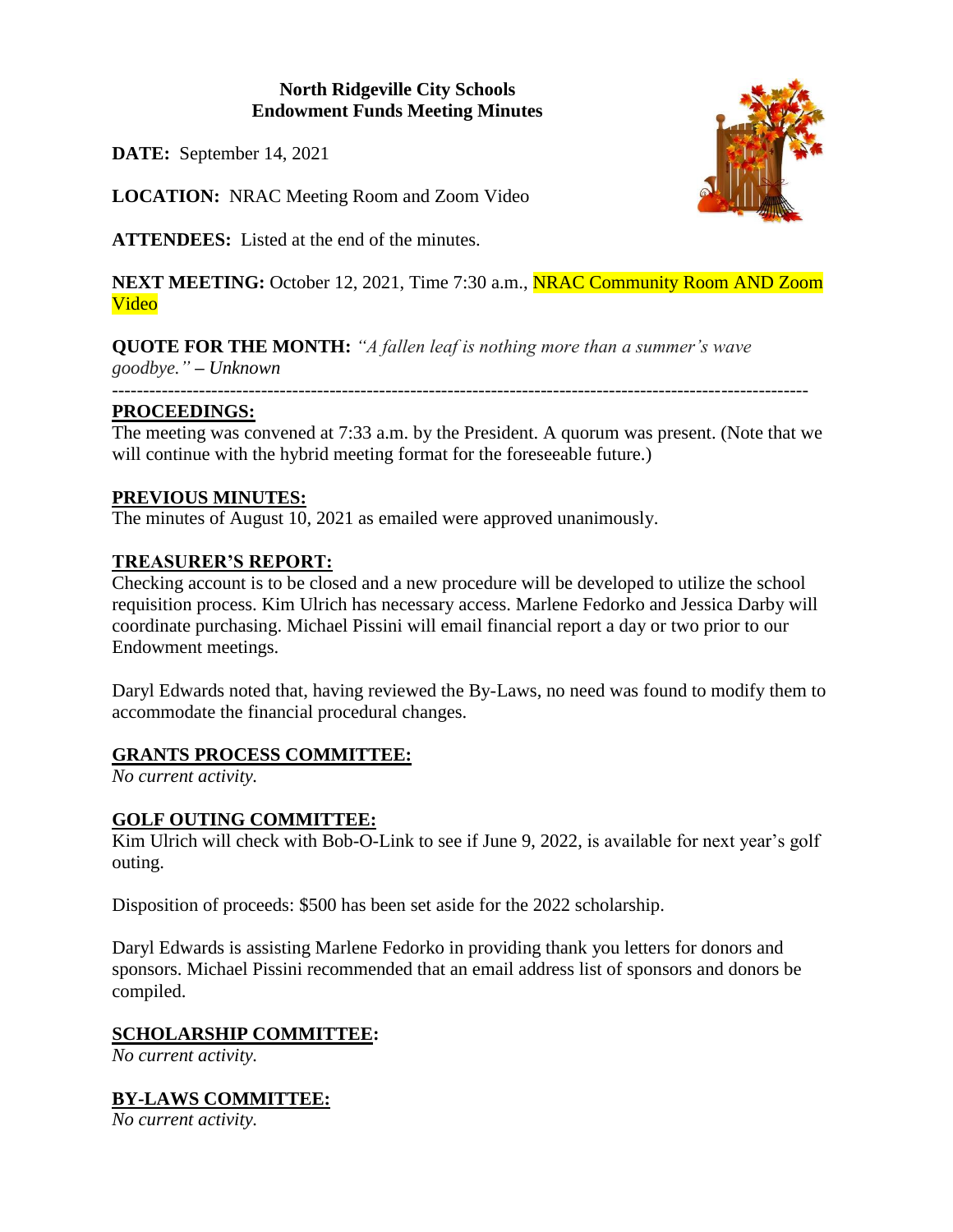## **PUBLICITY/OUTREACH COMMITTEE:**

*No current activity.*

### **MEMBERSHIP AND NOMINATING COMMITTEE:**

Kim Ulrich will solicit counselors for candidates for the Junior Class Representative.

Roxann Ramsey-Caserio will pursue filling of the trustee position vacated by Shanna Kovi. She noted that she has a number of possibilities to look into.

Marlene Fedorko spoke with Betty of the NR Arts Council regarding submitting a letter that the NR Arts Council will no longer be able to support the NRCS Endowment Funds. This would open up this position to other Arts involved individuals such as department heads.

#### **FUNDRAISING:**

Kim Ulrich has worked with Fiesta Jalapenos to schedule the next fund raisers. The dates for these include October 14, 2021, January 13, 2022, and April 14, 2022.

Daryl Edwards discussed the CFLC fund raising event "Connect to a Cause". This will be similar to a one day "telethon" scheduled for September 16, 2021. Potential donors will be presented with a selection of groups to support including us. Our part in this will be to promote the event and encourage potential donors to choose our group to support.

Also discussed was the "perception rule". Regarding the keg of beer, we noted that it is located out of main view and there is signage clearly indicating that it is donated. As far as alcohol included in gift baskets, it was decided that this is not an issue since the beverages are not opened.

Events such as our golf outing need to be reviewed and approved by the Community Foundation of Lorain County 30 days prior to the event. This is for the purpose of CFLC being comfortable that our funds are ethically solicited and they will legally be able to accept them.

### **ADJOURNMENT:**

The meeting was adjourned at 8:01 a.m.

Respectfully Submitted, Karen S. Edwards